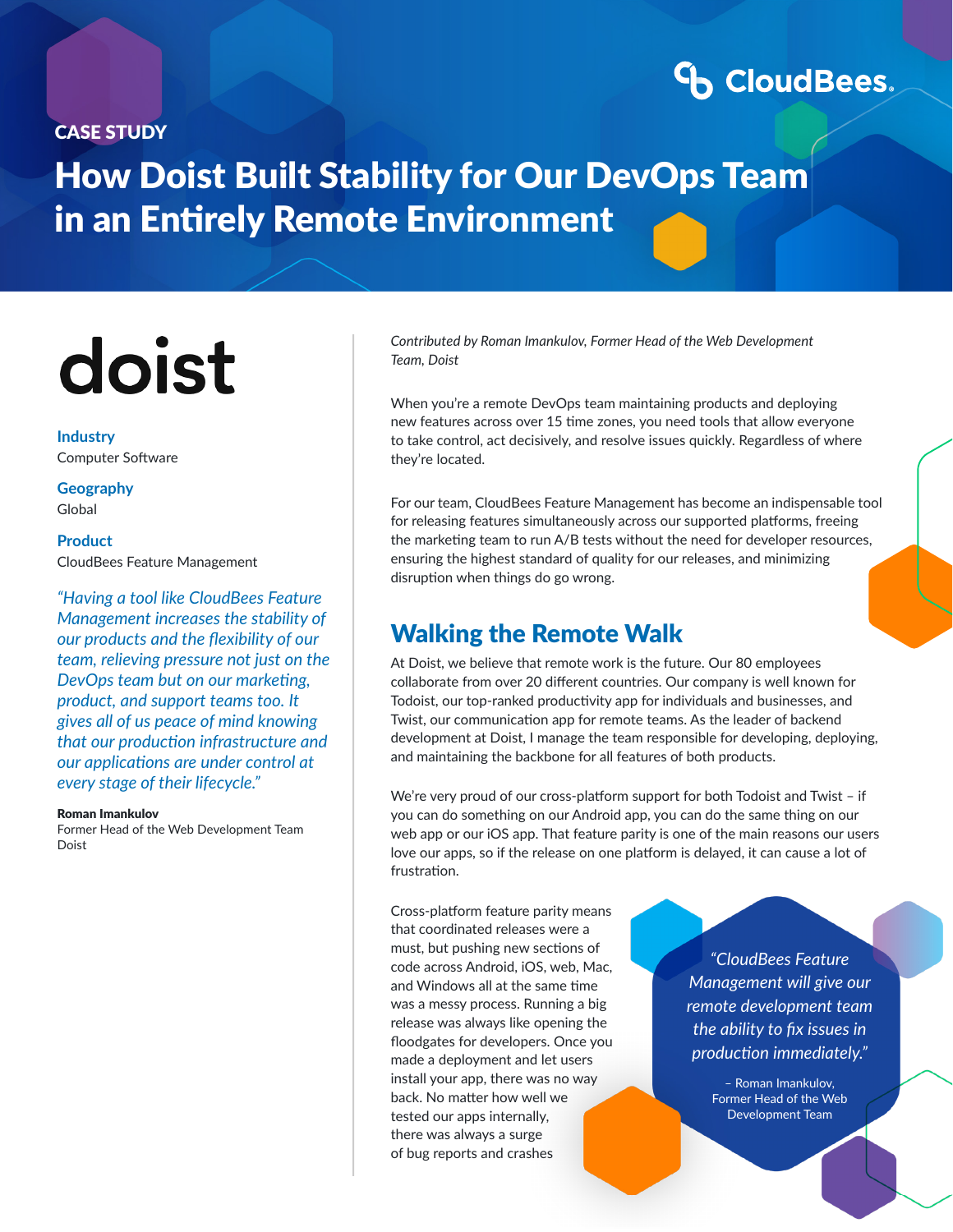during the first hours of use. The only remedy was issuing bug fix updates that users would install with some delay. To ensure we gave a consistently exceptional experience to our millions of users, we turned to feature flags.

Feature flags would allow us to deploy features across all platforms and flip the switch when we were ready to show users that feature. We hoped it would give us the platform unity that our users have come to expect.

## Building Versus Buying Feature Flags

Initially, we started developing our own ad hoc feature flag solution that was custom built for each platform. But it lacked consistency as we had essentially just hard-coded if/else clauses that dictated what we showed various users. Making sure the right users saw the right features was messy without a simple feature flag interface that you might find with a third-party solution.

In reality, feature flags are more complicated than if/else clauses. We anticipated there being a server-side API endpoint, so users would periodically pull this endpoint. Initially, we planned to build a minimal feature flag service to manage our coordinated releases.

We estimated that we could make it work in one month, and would need one developer per platform for the implementation. Quite quickly, we understood that these estimations were far from accurate. There would be much more hidden work that we did not anticipate initially.

What data can we return? How can we make sure it's scalable? If millions of clients start pulling this data, do we have the right architecture to cope with the load? Even something as simple as building a dashboard – which I hadn't initially considered would be time-consuming. Effective cross-platform feature flag synchronization and resolution is another non-trivial issue that can take much longer than planned. Our final estimation was closer to three to four months end-to-end for the initial implementation, with the active involvement of developers from all the platforms on almost all stages.

*"When I examined the CloudBees architecture, I understood it. It's all quite straightforward with no moving parts. That gave me another reason to trust CloudBees: I was convinced they knew what they were doing."*

– Roman Imankulov, Former Head of the Web Development Team

A member of the team made me realize that we were wasting our time. The effort and risk of a home-grown solution are quite high, as well as the burden to maintain it. Why try to build a hackedtogether feature flag solution when it's not our core competency? Especially when there are entire companies out there dedicated to getting this right. We considered two feature-flag solutions: LaunchDarkly and CloudBees Feature Management. Featurewise, the two platforms were similar but there were a few ways that CloudBees Feature Management stood out.

First, I appreciated the attention CloudBees gave us. Their solution architect took the time to walk us through the solution and explain the architecture behind it. Second, when I examined the CloudBees architecture, I understood it. It's all quite straightforward with no moving parts. That gave me another reason to trust CloudBees: I was convinced they knew what they were doing.

As a bootstrapped company, we're always conscious of where we invest our resources. Our freemium model means we have tons of users but only a portion of those users are paying customers. We weren't sure if the investment in a third-party feature flag service was worth it, and we were still toying with the idea of building our own solution.

In the end, CloudBees made this decision easy. They came back to us with pricing that accommodated our business model, making the cost manageable. We finally decided to scrap the idea of building our own solution and move forward with CloudBees Feature Management.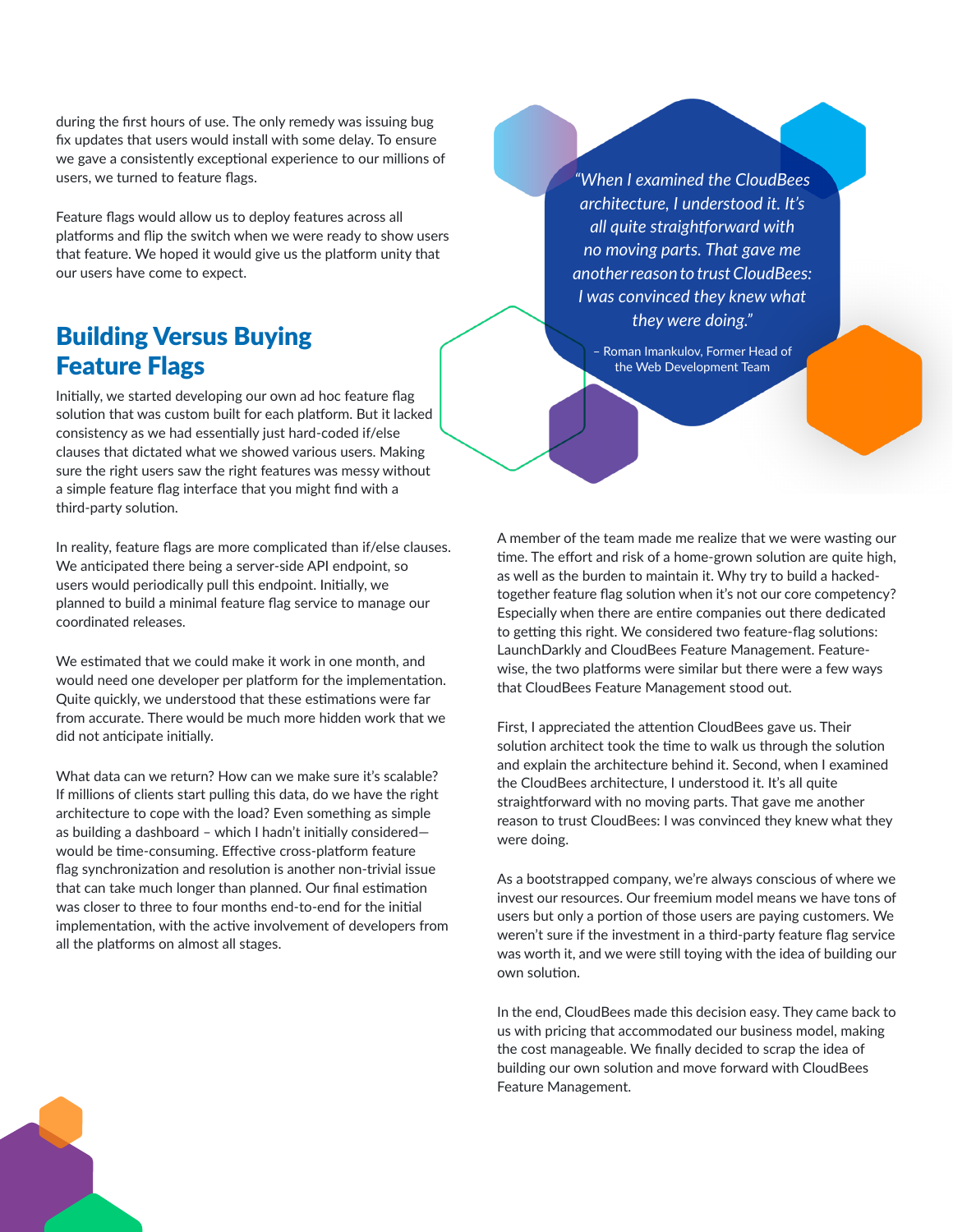## The Perfect Solution for A/B Testing and Incremental Rollouts, Too

We dove right in by starting with just one platform to make sure CloudBees Feature Management really worked for us. After that, we went on to coordinated releases and incremental rollouts. It wasn't until we got deeper into it that I realized how many applications feature flags could have.

A/B testing was something we had tried before CloudBees Feature Management, but it never really stuck. There were so many moving parts involved that were hard to coordinate. Something as simple as testing how users responded to a change in the subject line of our daily digest emails, for example, required a lot of extra work from developers that took away from time directly improving our apps.

Developers are busy with their own tasks, so when a request like this comes from the marketing department, that team had to wait because they couldn't create the cohorts themselves. When the data came in from the test, we'd have to study and then report the results. It was a very involved process, and everything required developers' resources.

Using CloudBees Feature Management changed the game. Instead of me hard-coding cohorts, it's easy for the marketing and growth teams to select users based on different criteria, add them to a cohort, and maintain it.

For example, a colleague from the marketing team recently asked if we could create new user cohorts in order to compare user engagement before and after a new feature release. Before CloudBees Feature Management, this would have been a heavy lift for the backend team. Now, I simply pointed her to the new CloudBees Feature Management dashboard where she was able to understand and set up the cohorts herself: "It's all so obvious, I don't need your help."

The marketing team has used the CloudBees Feature Management dashboard to run several A/B tests to figure out how to better convert users into paying, premium customers.

Using CloudBees Feature Management offers a hidden benefit that I hadn't expected: the simplification that comes from a decoupling of concerns. Developers must develop just like marketers must market. Now, the marketing and product teams can find what they need in an easy-to-understand dashboard. They don't have to bog down developers with additional tasks, and the developers don't have to be the bottleneck for a simple A/B test like our digest emails.

Another big benefit is that with incremental rollouts, we can actually release features to our internal teams before releasing it to our real users. It makes experimentation easy, because we can always easily fix issues that arise. We can squash any bugs before they negatively affect our users, and we gain more certainty in our releases. We can deploy to production without being afraid that we're going to break something in the process. If we break something, we just break it for ourselves. If it doesn't work, we just toggle the switch back and get to work on fixing it.

Perhaps most importantly, CloudBees Feature Management makes it easy for people who might be working on opposite sides of the world to coordinate their efforts in real time. That's a big win when your company is completely remote.

> *"Using CloudBees Feature Management changed the game. Instead of me hard-coding cohorts, it's easy for the marketing and growth teams to select users based on different criteria, add them to a cohort, and maintain it."*

> > – Roman Imankulov, Former Head of the Web Development Team